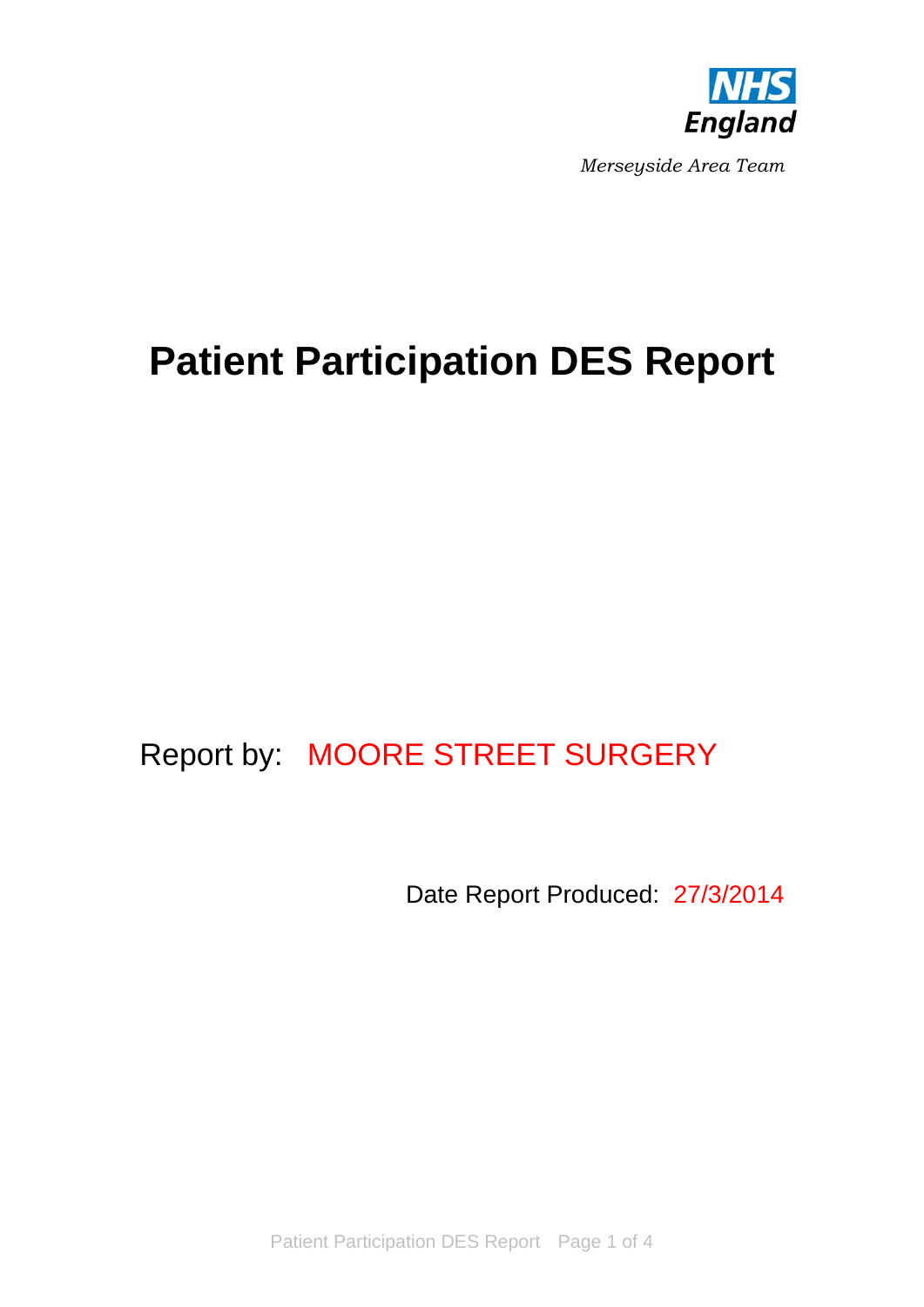## **Step 1: Develop a structure that gains the views of patients and enables the practice to obtain feedback from the practice population, e.g. a PRG**

|  |  |  |  | Do you have an active patient reference group? |  |
|--|--|--|--|------------------------------------------------|--|
|--|--|--|--|------------------------------------------------|--|

Yes

What is the make up of the Practice Population?

7273 3569 (M) and 3704 (F)

How did you ask patients to join the patient reference group?

Posters, Website, Word of mouth.

Did you ask for any support to ensure that your group was representative of the practice population? If so how did you do this?

 $N/A$ .

How does the practice gain the views of those patients who expressed an interest in joining?

Patients attend meetings and some we communicate via email.

#### **Step 2: Agree areas of priority with the PRG**

What are the key priorities for the PRG? Communication. Getting Feedback from patients. Patient involvement. Any planned practice changes? Improve patient interest / involvement in PRG. What were the themes from complaints? Patient access.

**Step 3: Collate patient views through the use of survey**

When was your survey undertaken? January to March 2014 What survey did you use? Our own How did you consult with your patients e.g. electronic or hard copies of surveys? AT MEETING GIVEN HARD COPY ALSO AVAILABLE ON WEBSITE. How many patients did you consult? 6 patients came to the meeting.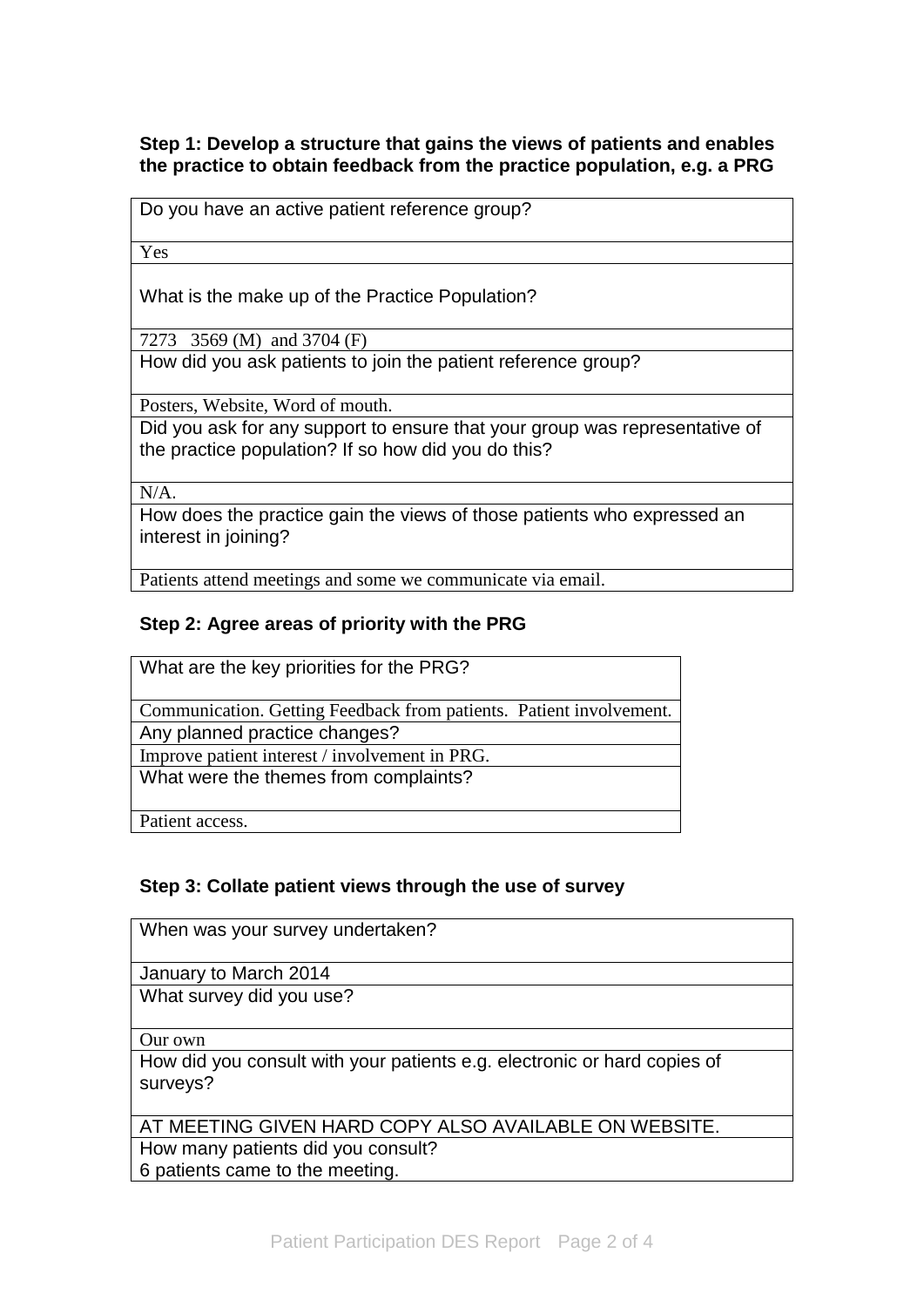How did the questions relate to the priorities of the patients outlined in Step 2? PATIENTS ASKED FOR SURVEY ON PATIENT ACCESS, APPOINTMENTS.

Please attach a copy of your practice survey results ATTACHED

## **Step 4: Provide PRG with opportunity to discuss survey findings and reach agreement with the PRG on changes to services**

Did the practice hold a 1 off meeting to discuss the results?

YES 27.3.2014

If so what was the make up on the representatives who attended?

MIXED GENDER / AGED GROUP

If no explain how you allowed patients to respond to the survey findings?

#### **Step 5: Agree action plan with the PRG and seek PRG agreement to implementing changes**

| Area Identified<br>for<br>Improvement /<br>Change | Lead<br>Responsible for<br>Implementation | Timescales for<br>Implementation | Implementation<br>Completed | If contractual<br>change<br>please<br>discuss with<br><b>NHS</b><br>England and<br>note NHS<br>England<br>response |
|---------------------------------------------------|-------------------------------------------|----------------------------------|-----------------------------|--------------------------------------------------------------------------------------------------------------------|
| <b>Target DNAs</b>                                | Practice<br>manager                       | 1 month                          | March 2014                  |                                                                                                                    |
| Open access                                       | Practice<br>manager                       | 1 month                          | On going                    |                                                                                                                    |
| <b>Booking</b><br>appointments                    | Practice<br>manager                       | 1 month                          | On going                    |                                                                                                                    |
|                                                   |                                           |                                  |                             |                                                                                                                    |
|                                                   |                                           |                                  |                             |                                                                                                                    |
|                                                   |                                           |                                  |                             |                                                                                                                    |
|                                                   |                                           |                                  |                             |                                                                                                                    |

#### **Step 6: Publicise actions taken and subsequent achievement**

Please provide link to Practice website so that NHS England can see results, please note NHS Choices does not count as a Practice specific website.